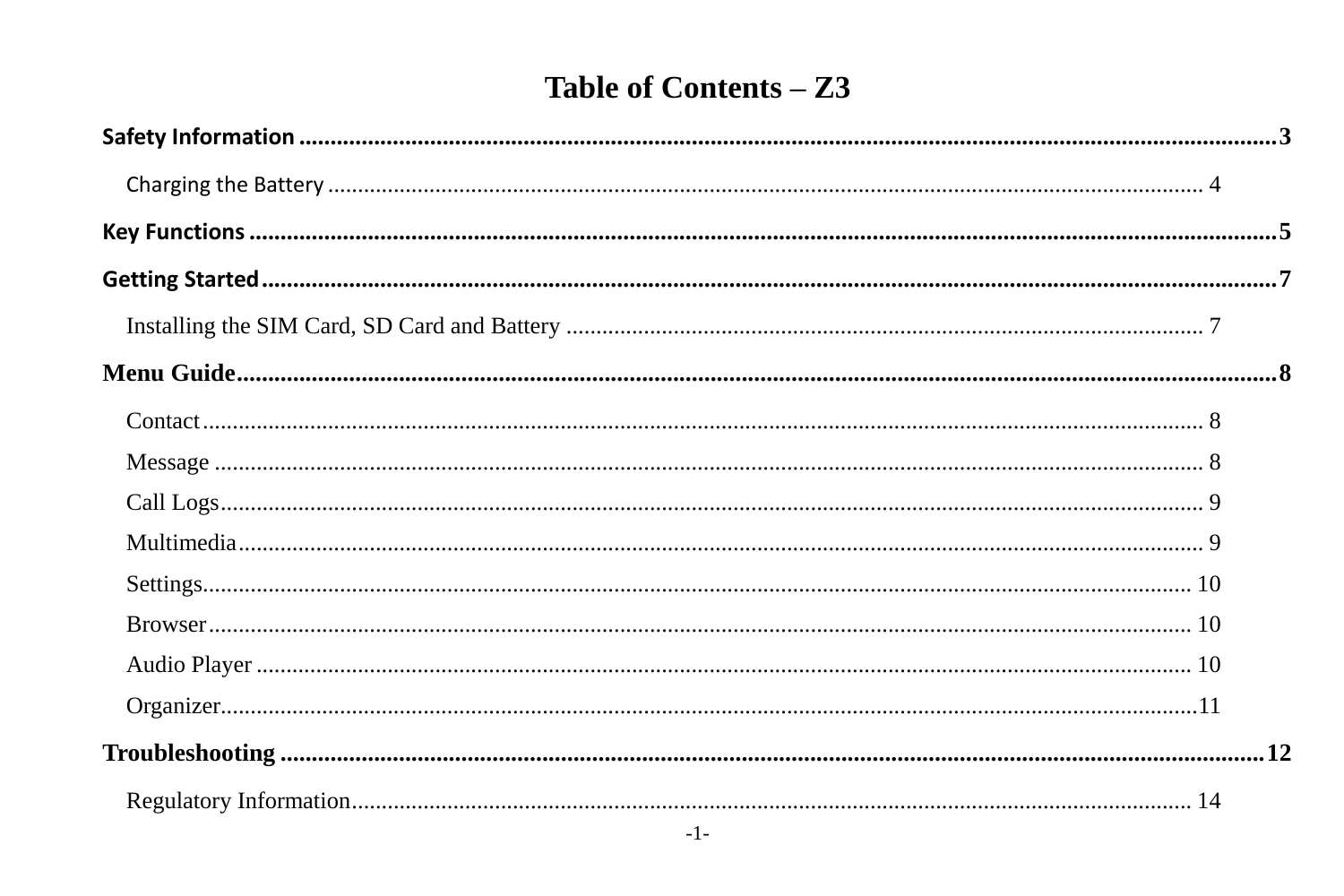## **Phone Overview**



- **Dimensions:**  $(H \times W \times D)$ : 108 x 44.5 x 13.8mm
- **Camera:** VGA
- **Cable:** Micro USB
- **Battery: Lithium-Ion**
- **Rated Capacity: 600 mAh**
- **Continuous Standby Duration:** (Relates to network status)
- **Please refer to the product labels for data related to the battery and the charger**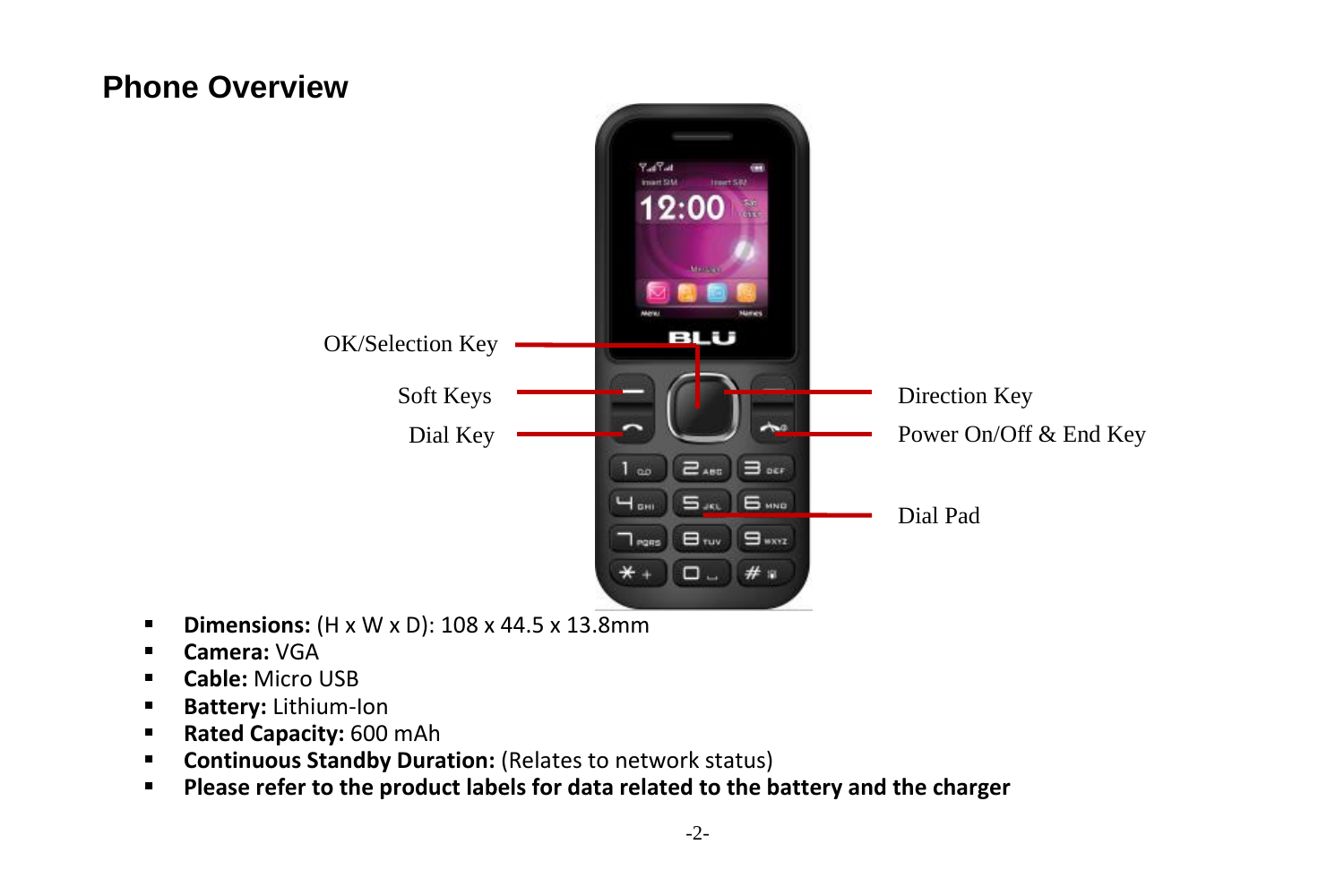## **Safety Information**

<span id="page-2-0"></span>Please carefully read the terms below:

#### **Use Safely**

Do not use the phone in situations where it might cause danger.

### **Transportation Safety**

Please observe all transportation laws and regulations.

Please drive with both hands on the wheel.

#### **DRIVE RESPONSIBLY - DO NOT TEXT AND DRIVE**

#### **Hospital Safety**

Please follow hospital rules and limitations.

Please turn off your mobile phone when near medical instruments.

#### **Airport Safety**

Remember to follow all airport and flight safety regulations.

Please do not use your phone during flight.

#### **Chemical Warning**

Do not use your mobile phone around fuels or chemicals.

#### **Temperature Warning**

Do not subject your phone to extreme temperature conditions.

#### **Water Hazard**

Your phone is not waterproof. Keep it away from water and liquids.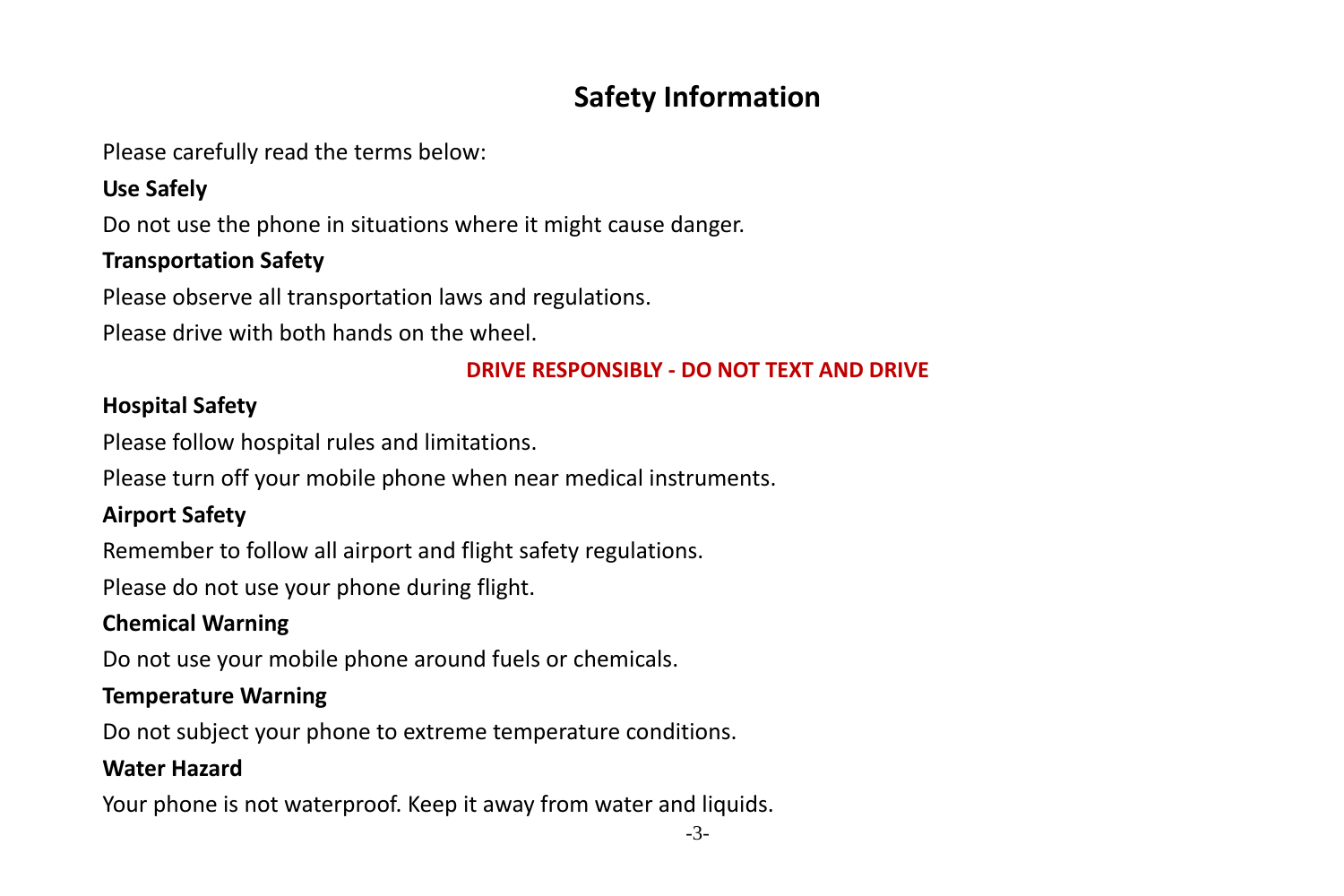#### **Emergency Calls**

Make sure your mobile phone is switched on and in a service area. In home screen, tap the phone key and dial emergency.

#### **Accessories and Batteries**

Use only Blu authorized batteries and accessories.

## **Information Backup**

Remember to keep a written record of all important information.

## <span id="page-3-0"></span>**Charging the Battery**

## **Please consider the following information when dealing with battery charging:**

- Normally the battery indicator is located in the upper right corner portion of the display screen.

- When the battery energy is insufficient, the mobile phone will prompt low battery and an alert tone will notify the user of the battery level.

- A charging animation appears when the battery is being charged. When the charging is complete, the animation will stop.

- It is normal for the battery to warm up when the phone is being charged.

- Use only BLU authorized accessories and batteries. The use of other branded accessories may cause the phone to malfunction unexpectedly.

- Power off the mobile phone before removing the battery.

- The charging process may require a longer charge time for a new battery or a battery that may not have been used frequently. If the battery level is too low to power on the phone, please ensure that there is a longer charge time.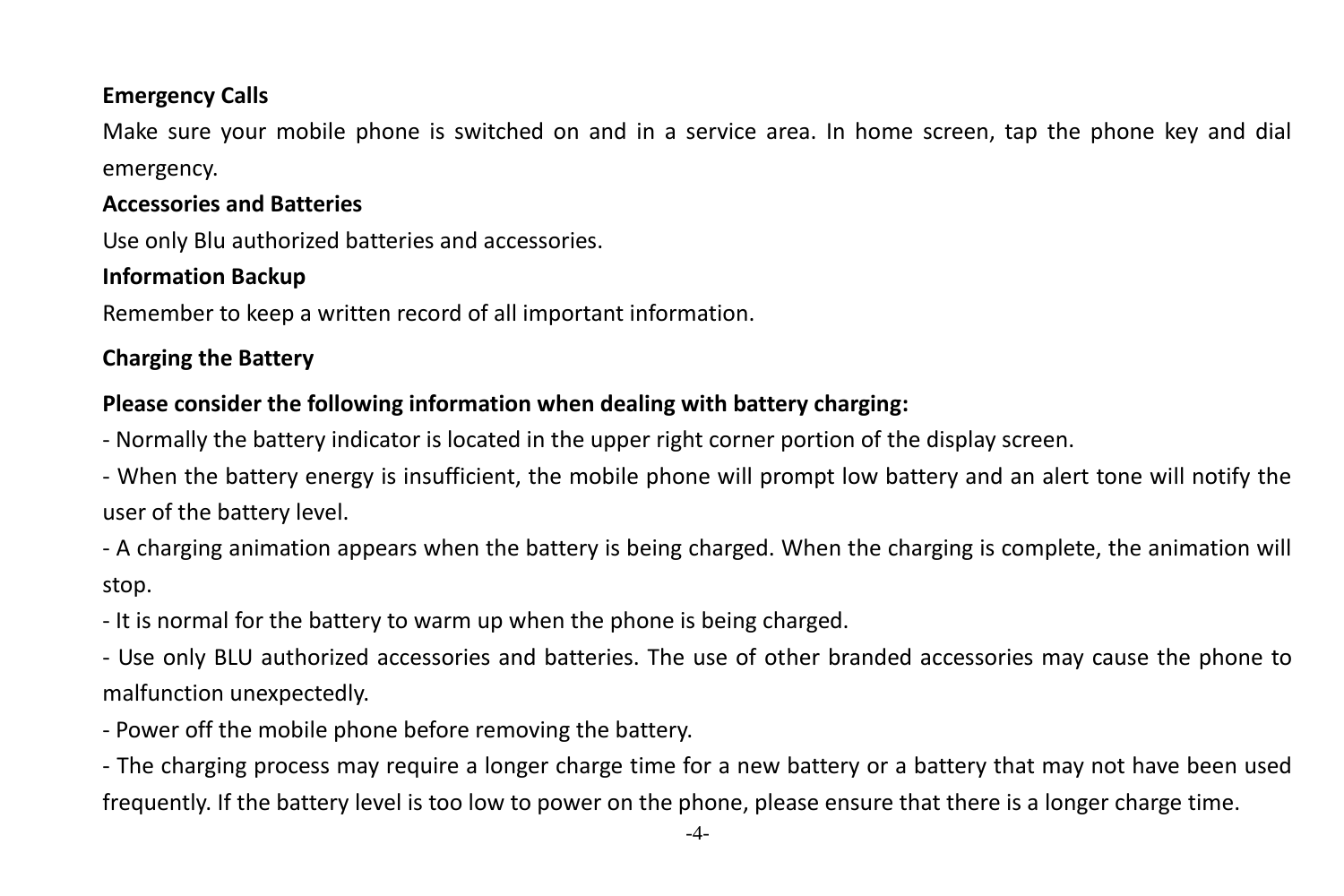- During the charging, ensure the battery is placed in an environment at room temperature or in an environment close to room temperature.

<span id="page-4-0"></span>**Note: Immediately stop using the battery if the battery produces odor, overheats, cracks, distorts or has other damage, or if any of the electrolyte liquid leaks.**

## **Key Functions**

#### **Dial key**

Press to place a call by entering a number or by selecting a contact from the phonebook; or press it to receive an incoming call; or press it in standby state to show the latest call records

#### **End & Power On/Off key**

Press it to end a call being dialed or end an ongoing call; or press it to exit the menu and return to the home screen; or hold it for two or three seconds to power on or off the mobile phone.

#### **Left and right soft key**

The bottom line on the screen displays the functions of the Left and Right soft keys which display menu and submenu options.

#### **Direction key**

Press to scroll through the options when browsing the phone menu. When editing, press the direction key to navigate through the menu.

#### **OK/Selection key**

Press key to confirm or make a selection.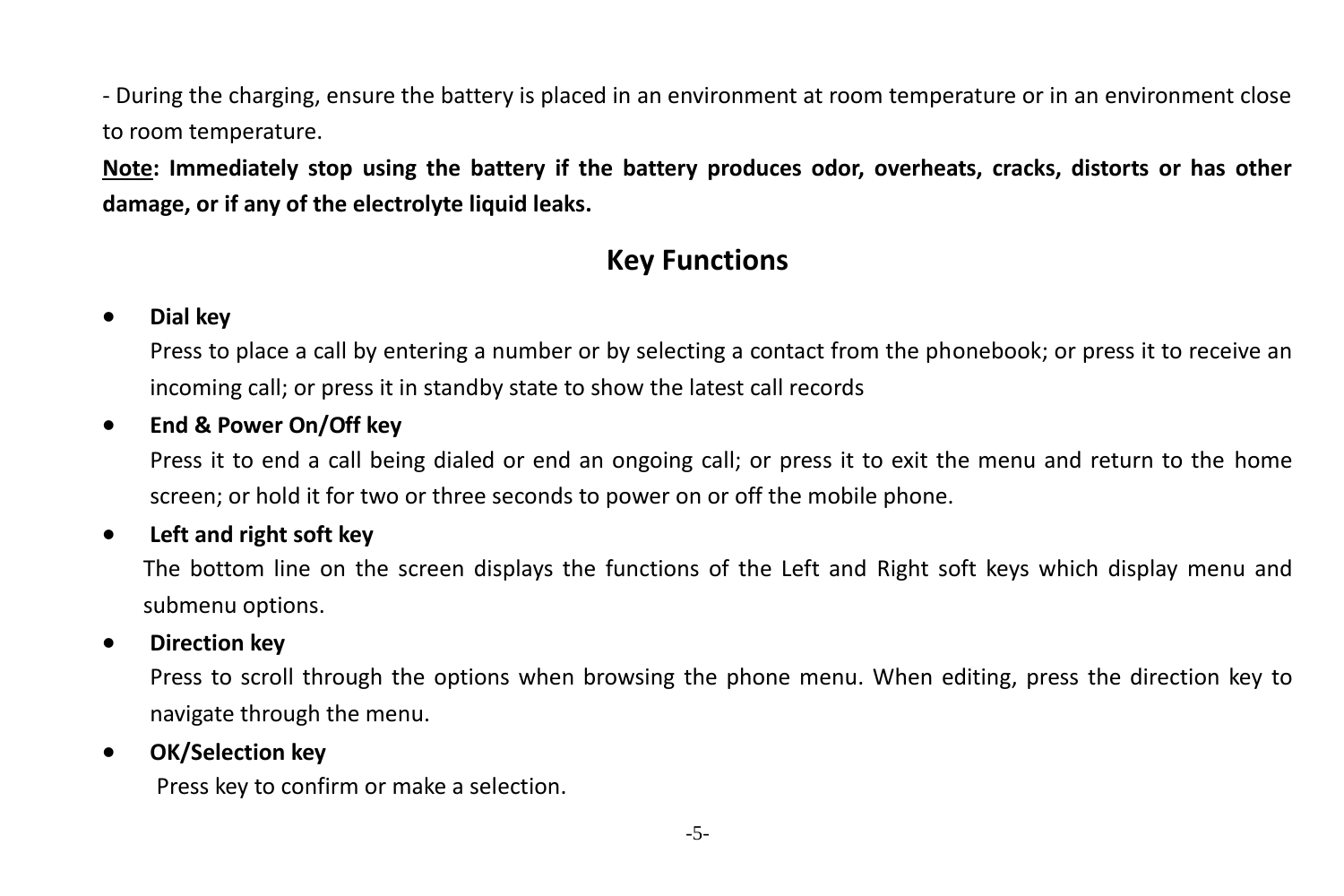#### **Number and Letters**

Press number keys 1 through 9 to input numbers and characters. Press letter keys A through Z to input letters and characters. For added convenience, you may also press the \* to select symbols. You may also press the # key to change between different input methods.

#### **Phone Lock Code**

The phone lock code is a security measure that may be set to prevent your mobile phone from unauthorized use. The initial phone lock code is set to 1122 and may be changed by the user. Once the lock code is set, it will need to be inputted when powering on the mobile phone.

#### **PIN**

The PIN (Personal identification number 4 to 8 digits) code prevents your SIM card from unauthorized use. Once a PIN lock is enabled, you will need to input the PIN any time the phone is powered on. The SIM card will lock if the PIN code is inputted incorrectly three consecutive times.

**Note:** *The SIM card will be locked if you input wrong PIN code for three times. To unlock the SIM card, you need to input the PUK. The PUK code can be obtained directly from the network service operator*.

#### **PUK Code**

The PUK code (Personal Unlocking Number) is a security feature that locks the phone in the event of unauthorized use and will be needed in the event of the PIN code being entered incorrectly. Please contact your service provider for the PUK code. If code is entered incorrectly ten successive times, the SIM card will not be able to be used again. Please contact your service provider for a new SIM card.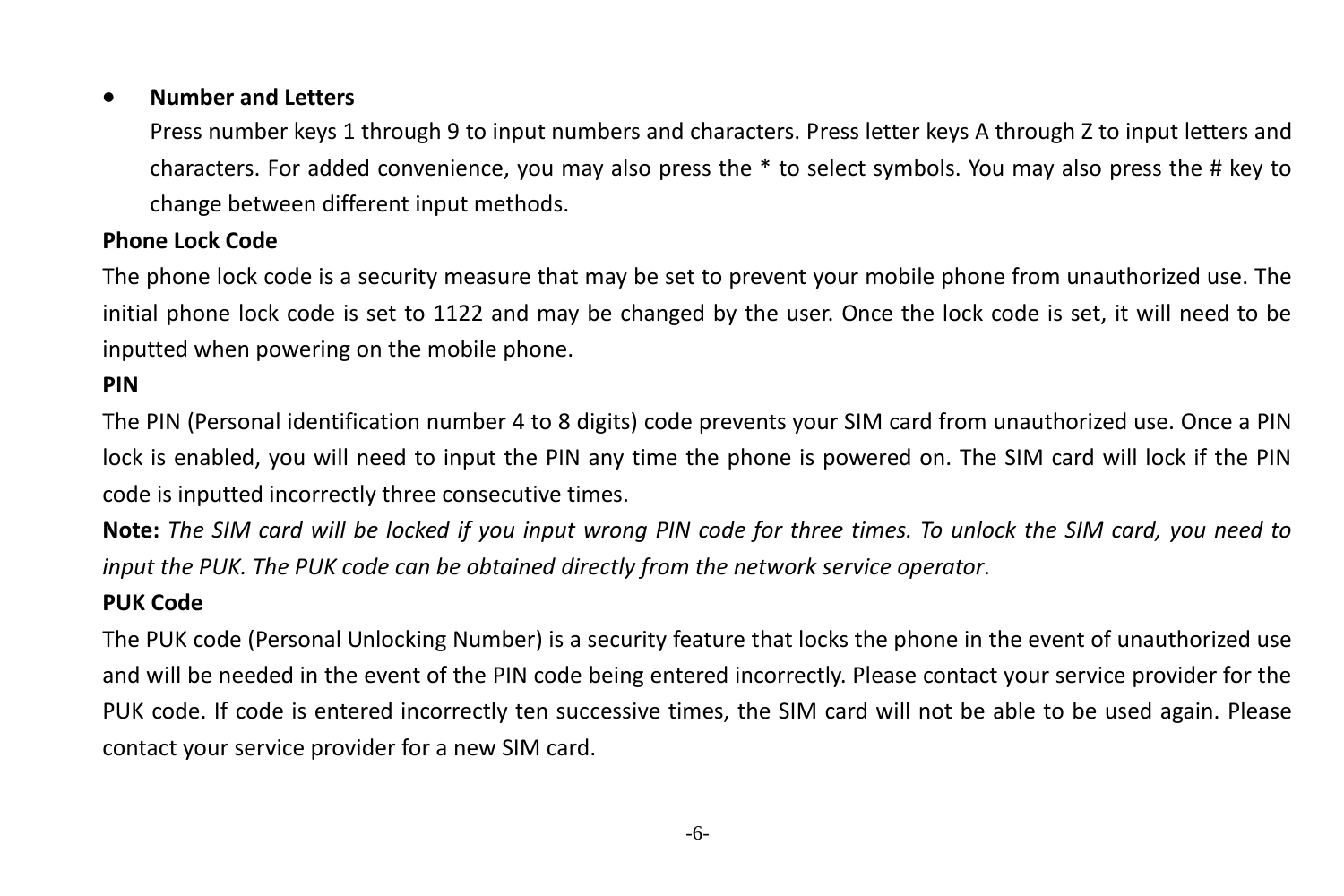## **To Unlock**:

- Input the correct PUK to unlock the SIM card.
- Input the new PIN and press the Selection key.
- Input the new PIN again to verify and then press the Selection key.
- <span id="page-6-0"></span>- If the inputted PUK is correct, the SIM card will be unlocked and the PIN will be reset.

## **Getting Started**

## <span id="page-6-1"></span>**Installing the SIM Card, SD Card and Battery**

A SIM card carries useful information, including your mobile phone number, PIN (Personal Identification Number), PUK (PIN Unlocking Key), IMSI (International Mobile Subscriber Identity), network information, phonebook data, and short messaging data.

## **Installation**

- Hold the End Key and power off the mobile phone if the phone is powered on.
- $\blacksquare$  Pull the back cover and remove it.
- **Pull the battery outward and remove the battery.**
- Insert the SIM card into the SIM card slot ensuring that the card is properly aligned.
- The SD card is a mobile storage card that the phone may utilize to store different files. Please insert the SD card into the SD card slot for additional storage capacity.
- Insert the battery and press the battery down until it locks into place.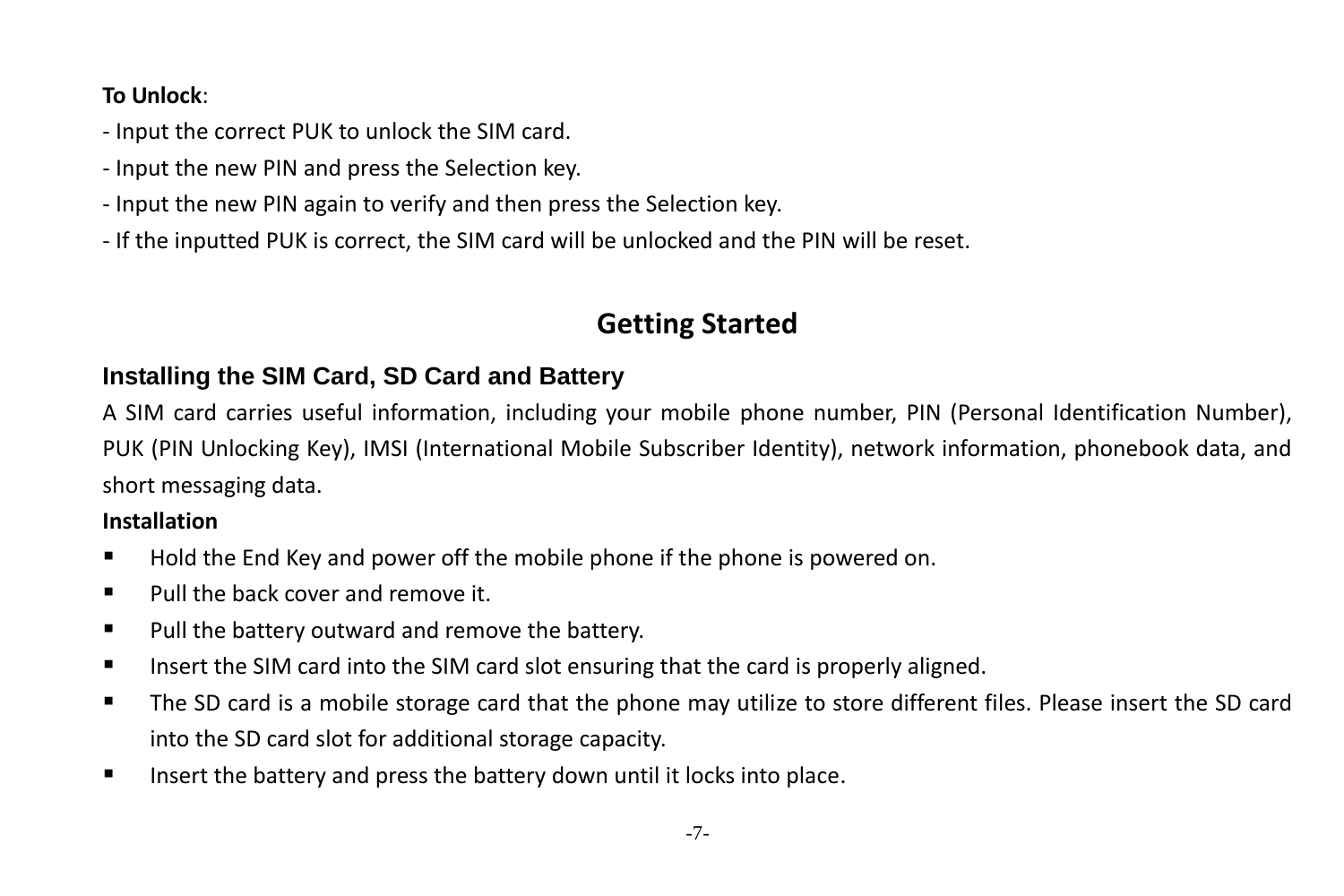

**Menu Guide**

## <span id="page-7-1"></span><span id="page-7-0"></span>**Contact**

The phonebook feature allows you to store, browse, edit, and delete phone numbers in the phone. Numbers can also be stored in the SIM card and the storage capacity varies depending on the SIM card.

**Adding a new contact: (1)** Click on the Contacts icon **(2)** Click the Options key **(3)** Click on **NEW** on the top portion of the screen **(4)** Select whether you would like to store the contact on the phone or the SIM card **(5)** Add contact name and phone number and press the OK/Selection key to save contact to the phonebook. **Note:** Contacts can also be saved in Groups which include: SIM, Family, Friends, Business, and Classmates.

#### <span id="page-7-2"></span>**Message**

Through this feature you can create, read, or send a new message.

- **Write Message:** Access this menu to create a text message.
- **Inbox:** Received messages are listed in this location.
- **Outbox:** The messages which failed delivery or are temporarily stored in the Outbox.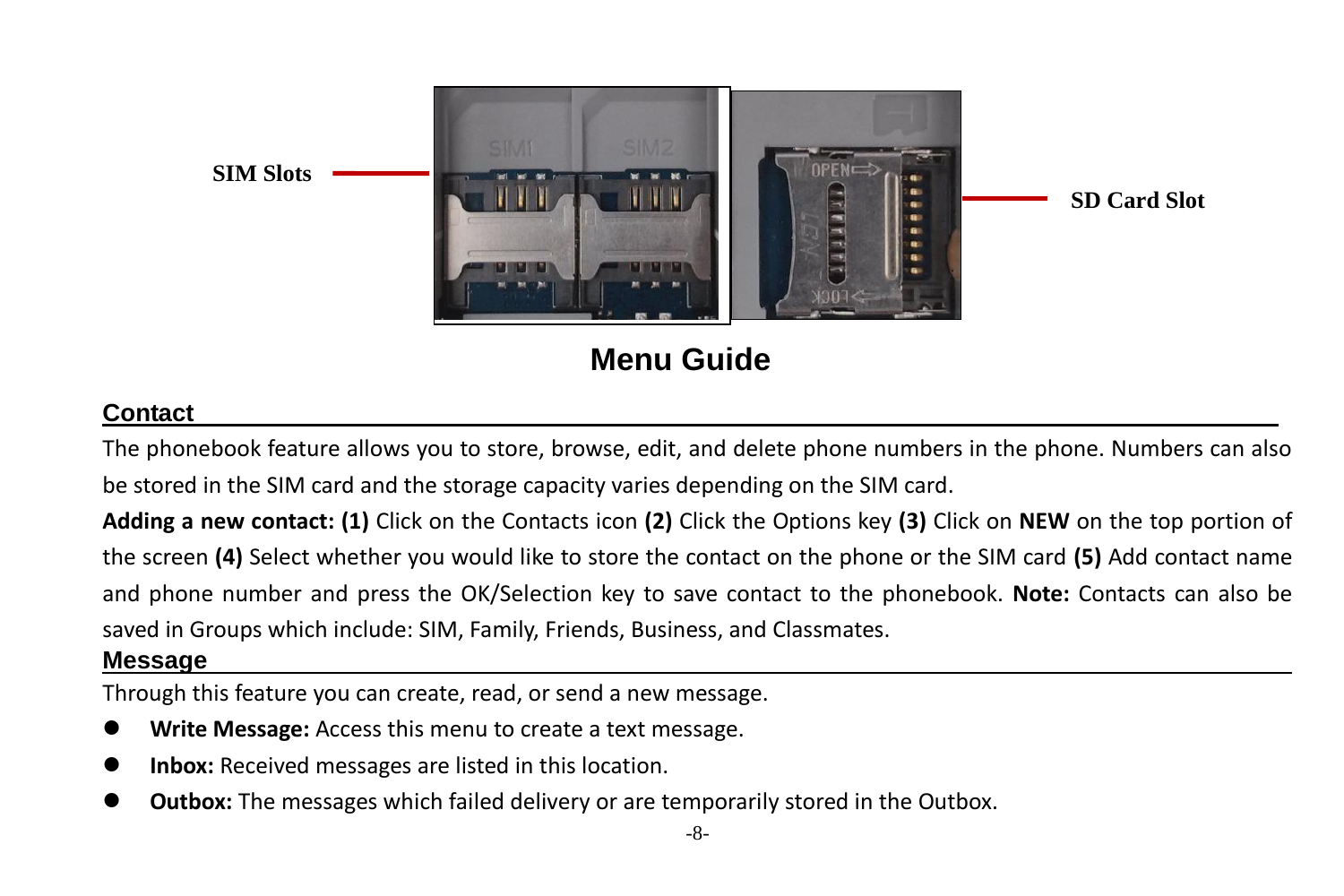- **Drafts:** Drafts messages are listed in this location.
- **Sent:** Sent messages are listed in this location.
- **Security Inbox:** Text messages may be saved with a password through this feature.
- **Templates:** Included are text templates that can be used to create a quick reply.
- **Broadcast Messages:** This network service enables you to receive a variety of text messages such as broadcast messages about weather forecast and road conditions. At the present time, few service providers offer this feature. Please consult with your network service operator.

## <span id="page-8-0"></span>**Call Logs**

The call center keeps record of:

(a) Missed calls, (b) Dialed calls, (c) Received calls, (d) Rejected calls, (e) Delete all (f) Call timers (g) GPRS Counter

## <span id="page-8-1"></span>**Multimedia**

- **Camera:** In the camera interface, press the Selection key to take a picture and may press up or down Direction key to zoom in and zoom out. You may also press the menu key to enter the camera settings.
- **Video Recorder:** This function enables you to record video. **Note:** Please ensure that the SD card is installed on the phone to increase storage space.
- **Image Browser:** Use the image viewer function to view captured pictures or images.
- **Video Player:** Use the video player feature to play recorded video files.
- **FM Radio:** You can use the phone as a traditional FM radio. In the radio interface, you may press left or right direction key to search channels automatically, press the select key to power on/off, and press \* and # key to tune volume.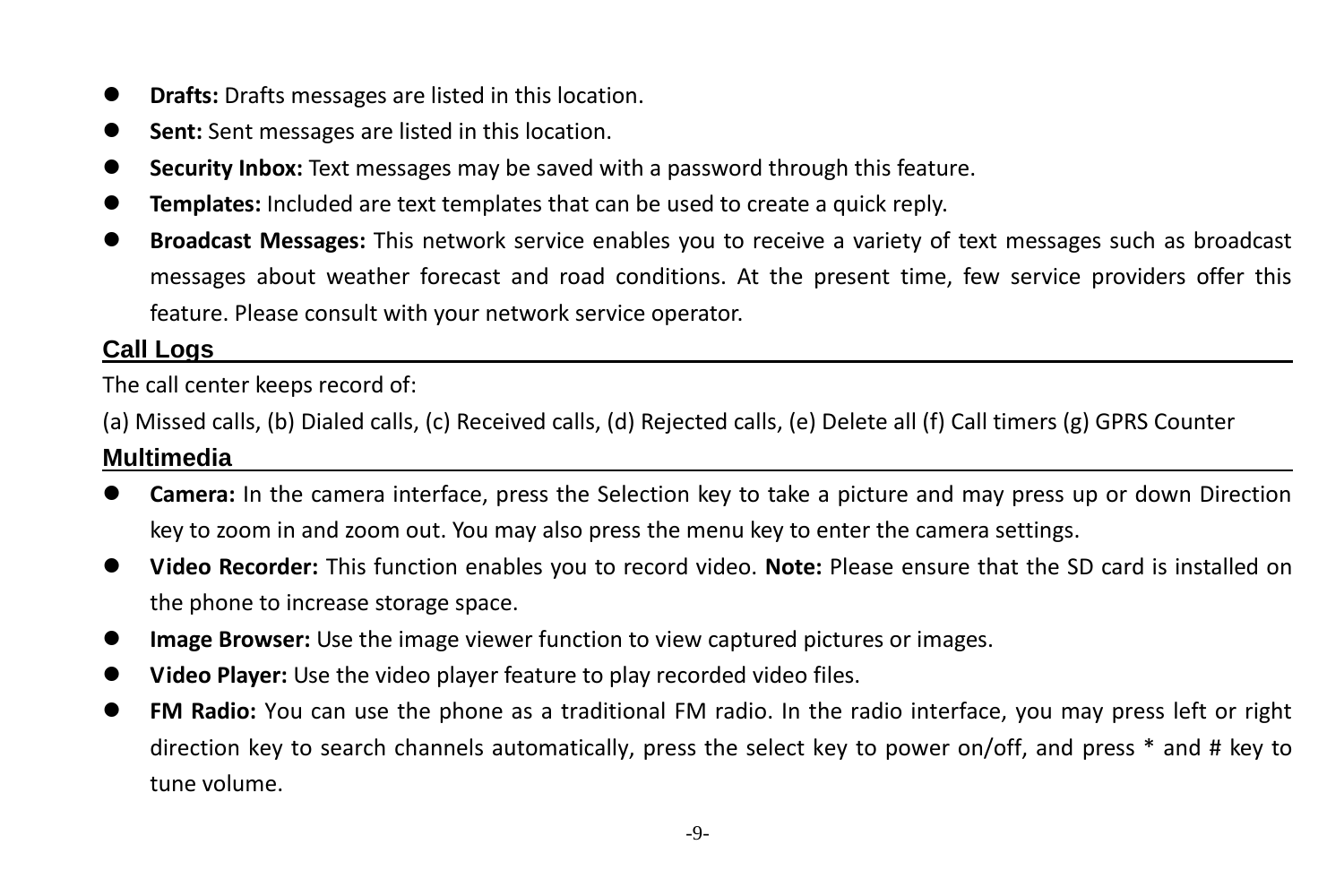**Recorder:** This feature allows you to record sound. The sound recorder supports .WAV and .AMR file extensions.

## <span id="page-9-0"></span>**Settings**

- **Date & Time:** Set phone date and time format.
- **Language Settings:** Set phone language settings.
- **Display Settings:** Set Wallpaper, Contrast, Backlight and Keypad Backlight settings.
- **Call Settings:** Set Call Divert, Call Waiting, Call Barring and other call settings.
- **Security Settings:** Configure PIN and other security settings for unauthorized use.
- **Connections:** Access this interface to set network and GPRS parameters.
- **Profiles:** The mobile phone provides multiple user profiles that may be customized to specific events and environments. Customize the user profiles according to your preference and then activate the user profiles. The user profiles fall into four selections: **Normal, Silent, Meeting Indoor and Outdoor.** When you insert an earpiece to the mobile phone, the mobile phone automatically enters the Headset mode. There is no option for activating the Headset mode on the screen under the User Profiles menu option.
- **Auto Power On/Off:** Set specific times for the phone to power on and off.
- **Restore Settings:** Use this function to restore factory settings. The pre-set password is 1122.

## <span id="page-9-1"></span>**Browser**

This function enables you to view the internet. Your phone will ask you with existed way. You can start to view only by starting corresponding way.

## <span id="page-9-2"></span>**Audio Player**

Use this feature to play music and audio files. You may control the audio player by pressing the direction keys: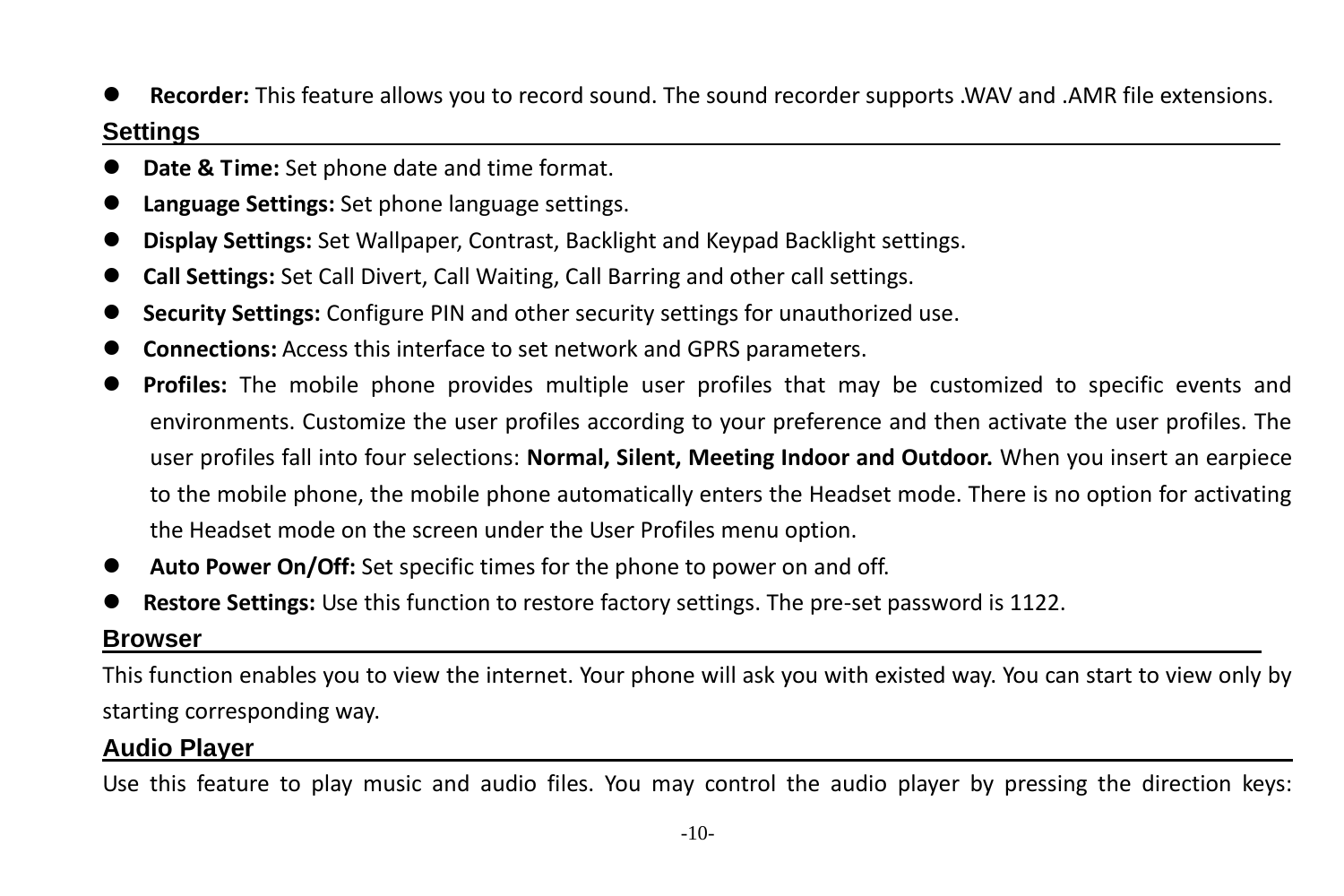Play/Pause (Selection key), Previous Song/Next Song (Left and Right Direction key), Fast Forward (Long Press Right Direction key) and Rewind (Long Press Left Direction key). You may also adjust volume, repetition, and randomize. **Note:** Please ensure that the SD card is inserted and that audio files are stored in the system created "My Music" folder to maintain continuity and organization. For new files, please enter the menu option in the audio player and ensure that you refresh the music list.

#### <span id="page-10-0"></span>**Organizer**

- **File Manager**:You may use the file manager to conveniently manage various directories and files on the phone and the SD card.
- **Calendar:** This feature provides a monthly-view calendar to keep track of appointments and daily events. Note: Search and click the OK/Selection key on a specific date, once on the date click on options and add a new calendar event.
- **Alarm:** You can activate one or multiple alarm clocks as needed. For each alarm, different settings can be adjusted.
- **Calculator:** To use the calculator: Press the up, down, left, right and middle key to select  $+$ ,  $-$ ,  $\times$ ,  $\div$ ,  $=$ respectively to make standard arithmetic calculations.
- **Stopwatch:** Use the stopwatch to calculate specific time.
- **Bluetooth:** Bluetooth can make a wireless connection to other compatible devices such as mobile phones, headsets and some mobile car kits. You can also use Bluetooth to send images, clips, notes, and transfer files. (**1)** Power on Bluetooth (**2)** Search and then pair to a second Bluetooth device **Note:** Some Bluetooth devices may require a default password to pair or may lack compatibility.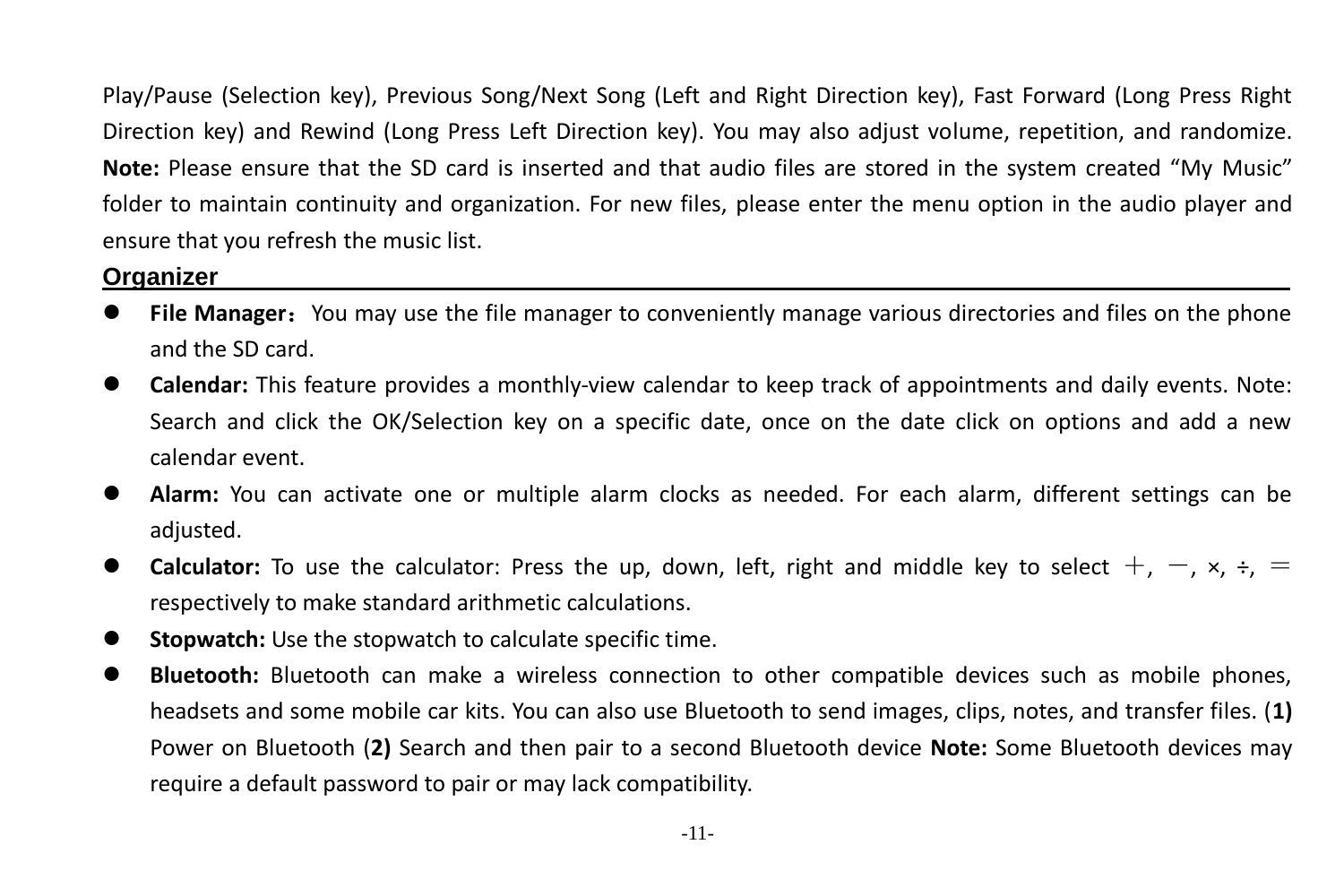- **Torch:** You can turn on/off the flashlight through this function.
- <span id="page-11-0"></span> **Games:** The games Sokoban and Snake are installed in the phone. For specific instructions and operation on how to play the game, please refer to 'Help' menu option. You may also customize game play through the settings menu.

# **Troubleshooting**

Below is a list of common problems that may occur when using your mobile phone. Try these easy troubleshooting steps to resolve any type of minor issues you may encounter.

#### **The phone does not power on**

- **Press and hold the power key until the startup sequence appears on the display.**
- Check the battery level and ensure there is sufficient charge.

#### **The phone does not respond after several minutes**

■ Remove and insert the battery.

#### **The phone powers off by itself**

- Check if the screen lock of the phone is enabled.
- Check if the phone needs to be charged.

#### **The battery won't charge**

- Check if the battery is already fully charged.
- Make sure that the battery is inserted correctly.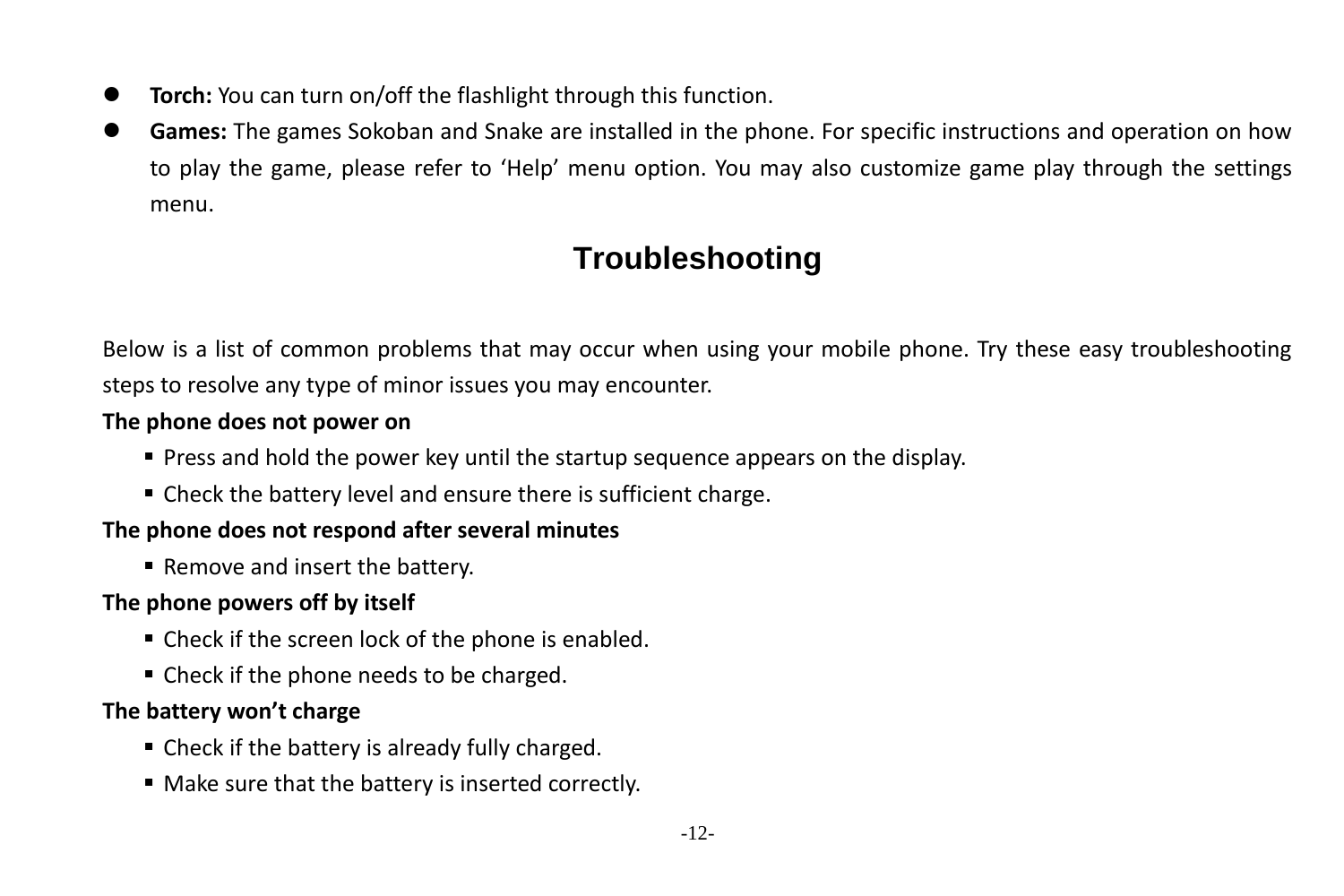- **Ensure that the battery being used is a BLU approved battery.**
- Double check if the charger connector is properly connected to the phone and to the wall outlet.

**Note:** Connect charger only after the battery has been inserted.

## **The standby time is too short**

- Please keep in mind that standby time relates directly to phone usage (Text, Voice Calls, etc.).
- Batteries typically have to be replaced after a year of use (Replace with BLU batteries only).

#### **The phone cannot connect to the network**

- Verify if you have active service with your service provider.
- Contact your local network service provider and verify if you are within its network coverage area.

#### **The phone displays a SIM Error**

- Make sure the SIM is properly inserted and in its intended slot.
- Make sure that the SIM card is not damaged or scratched.

## **The PIN code was entered incorrectly three times**

 The SIM card will lock and you will need to enter the PUK code (PIN Unlock Code). Please contact your local service provider to obtain the PUK.

#### **I cannot make calls**

- Make sure that the number you dialed is correct and the dial key has been pressed.
- Use the full national area code when dialing out of your area or when abroad, use country-specific international access codes.

#### **I cannot receive calls**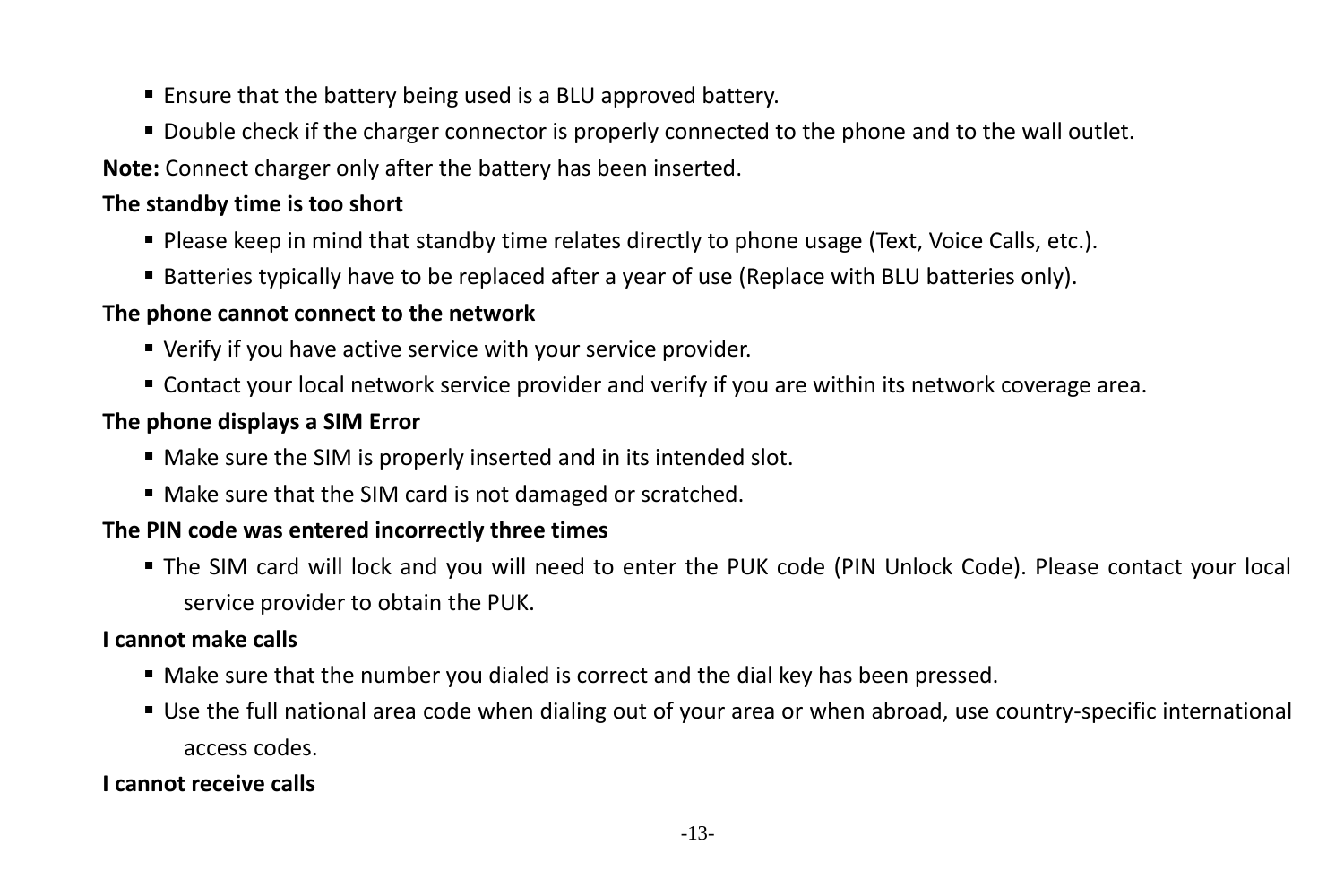- Make sure that your phone is connected to a network.
- Check the phones Call Divert and Call barring settings (Check with your service provider for these settings and codes)

#### **The caller cannot leave a voicemail message**

 Contact your local network service provider and verify if the voicemail service is active on your account or check if the network is busy.

#### **Text Messages cannot be Sent / Received**

Ensure text messaging is enabled with your service provider.

The information provided in this user manual is subject to change without notice and BLU Products reserves the right to modify the manual at any given time. BLU Products has made every effort to ensure that this user manual is accurate and disclaims responsibility and liability for any inaccuracies or omissions. **Note:** Some software, user interface, or internal elements may vary depending on final version.

## <span id="page-13-0"></span>**Regulatory Information**

## **FCC Rules Compliance**

#### **(United States Federal Communications Commission)**

This mobile phone complies with part 15 of the FCC Rules. Operation is subject to the following two conditions: (1) This device may not cause harmful interference, and (2) this device must accept any interference received, including interference that may cause undesired operation.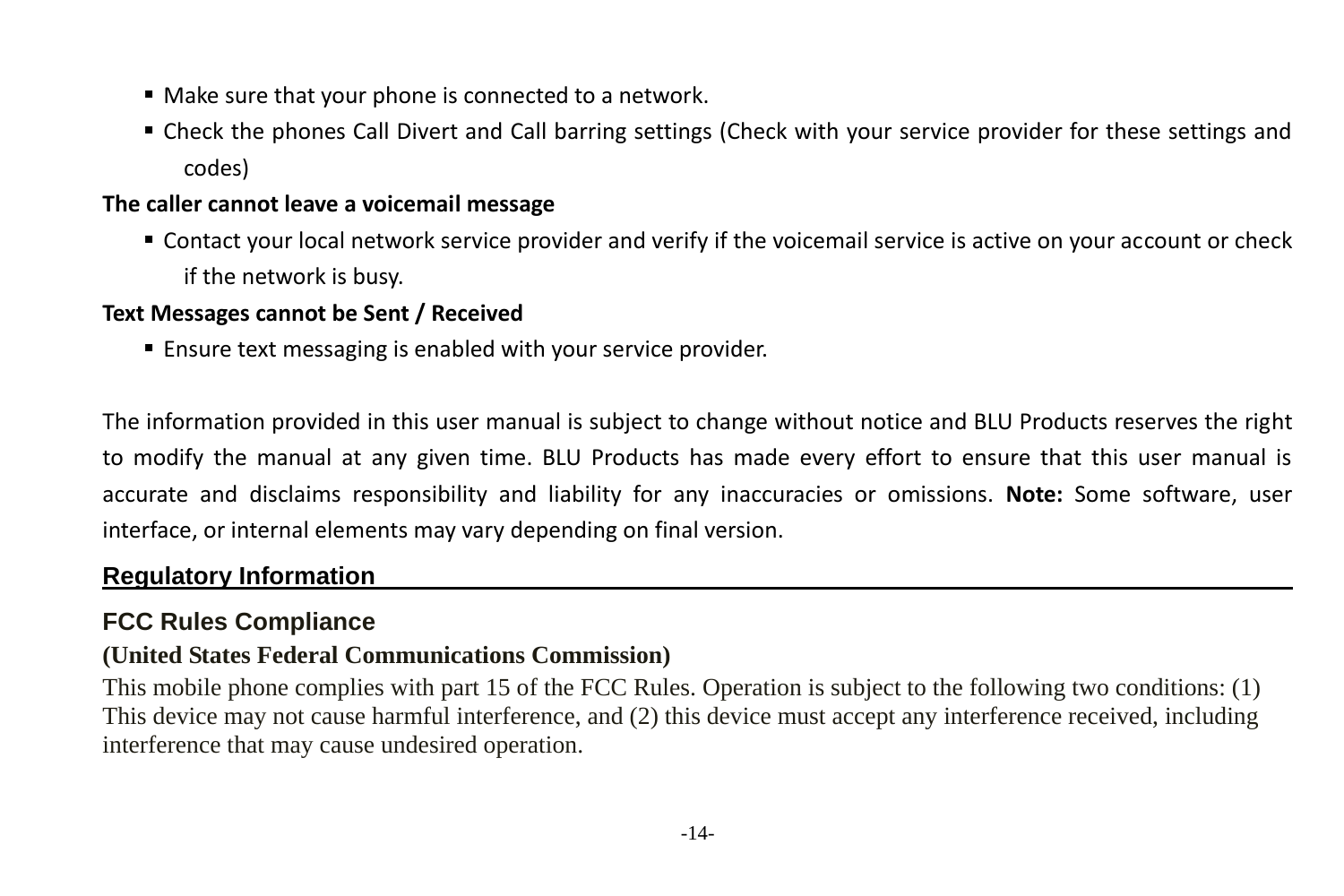This mobile phone has been tested and found to comply with the limits for a Class B digital device, pursuant to Part 15 of the FCC Rules. These limits are designed to provide reasonable protection against harmful interference in a residential installation. This equipment generates uses and can radiate radio frequency energy and, if not installed and used in accordance with the instructions, may cause harmful interference to radio communications. However, there is no guarantee that interference will not occur in a particular installation if this equipment does cause harmful interference to radio or television reception, which can be determined by turning the equipment off and on, the user, is encouraged to try to correct the interference by one or more of the following measures:

- Reorient or relocate the receiving antenna.
- Increase the separation between the equipment and receiver.
- Connect the equipment into an outlet on a circuit different from that to which the receiver is connected.
- Consult the dealer or an experienced radio/TV technician for help.

Changes or modifications not expressly approved by the party responsible for compliance could void the user's authority to operate the equipment. The antenna(s) used for this transmitter must not be co-located or operating in conjunction with any other antenna or transmitter.

## **RF Exposure Information (SAR)**

This mobile phone meets the government's requirements for exposure to radio waves.

This phone is designed and manufactured not to exceed the emission limits for exposure to radio frequency (RF) energy set by the Federal Communications Commission of the U.S. Government.

The exposure standard for wireless mobile phones employs a unit of measurement known as the Specific Absorption Rate, or SAR. The SAR limit set by the FCC is 1.6W/kg - Tests for SAR are conducted using standard operating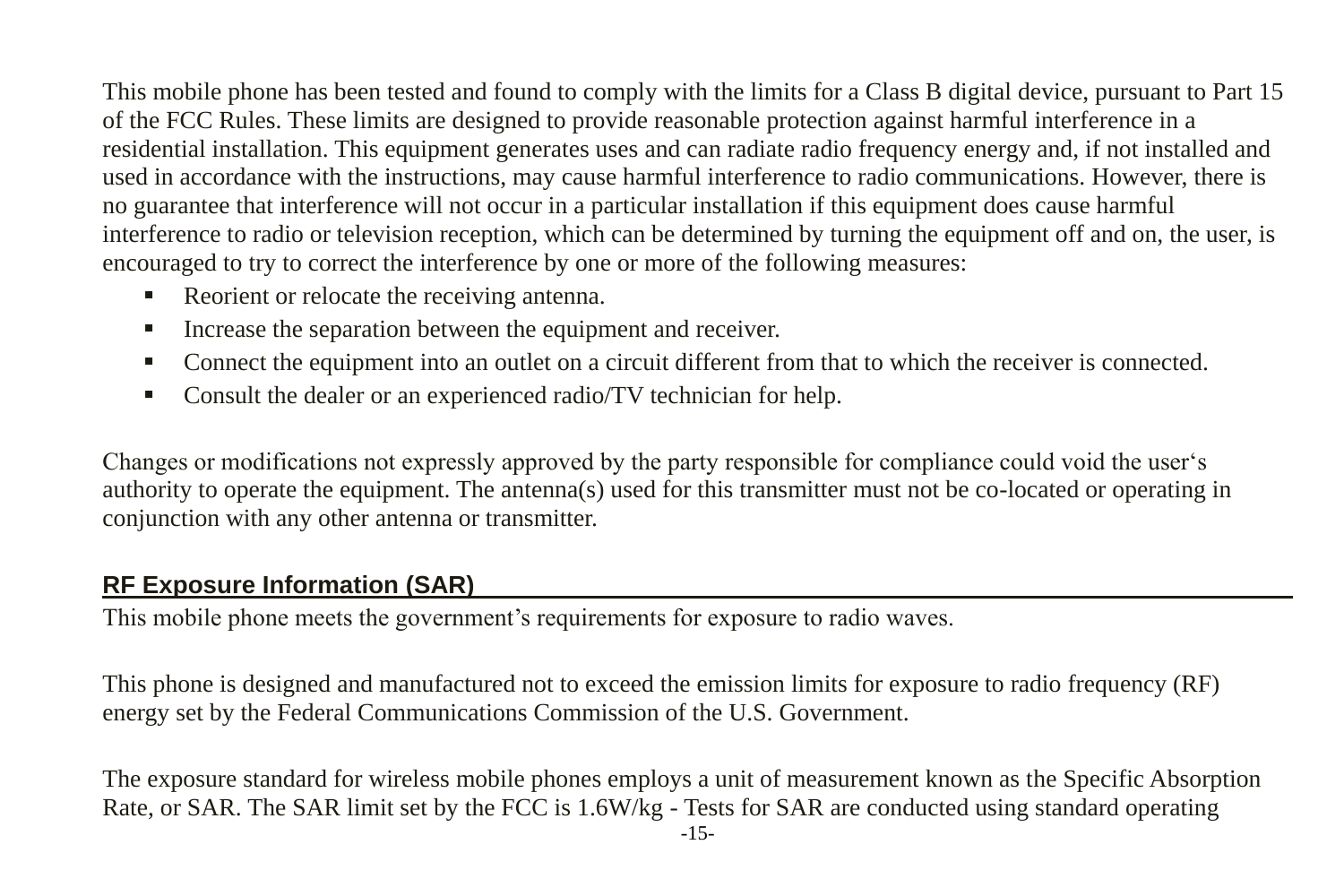positions accepted by the FCC with the phone transmitting at its highest certified power level in all tested frequency bands. Although the SAR is determined at the highest certified power level, the actual SAR level of the phone while operating can be well below the maximum value. This is because the phone is designed to operate at multiple power levels so as to use only the poser required to reach the network. In general, the closer you are to a wireless base station antenna, the lower the power output.

The highest SAR value for the model phone as reported to the FCC when tested for use at the ear is 0.92 W/kg and when worn on the body, as described in this user guide, is 0.67 W/kg *(Body-worn measurements differ among phone models, depending upon available accessories and FCC requirements.)* While there may be differences between the SAR levels of various phones and at various positions, they all meet the government requirement.

The FCC has granted an Equipment Authorization for this model phone with all reported SAR levels evaluated as in compliance with the FCC RF exposure guidelines.

SAR information on this model phone is on file with the FCC and can be found under the Display Grant section [www.fcc.gov/oet/ea/fccid](http://www.fcc.gov/oet/ea/fccid) after searching **- FCC ID:** YHLBLUZ3

For body worn operation, this phone has been tested and meets the FCC RF exposure guidelines for use with an accessory that contains no metal and the positions the handset a minimum of 1.5cm from the body. Use of other accessories may not ensure compliance with FCC RF exposure guidelines. If you do not use a body-worn accessory and are not holding the phone at the ear, position the handset a minimum of 1.5 cm from your body when the phone is switched on.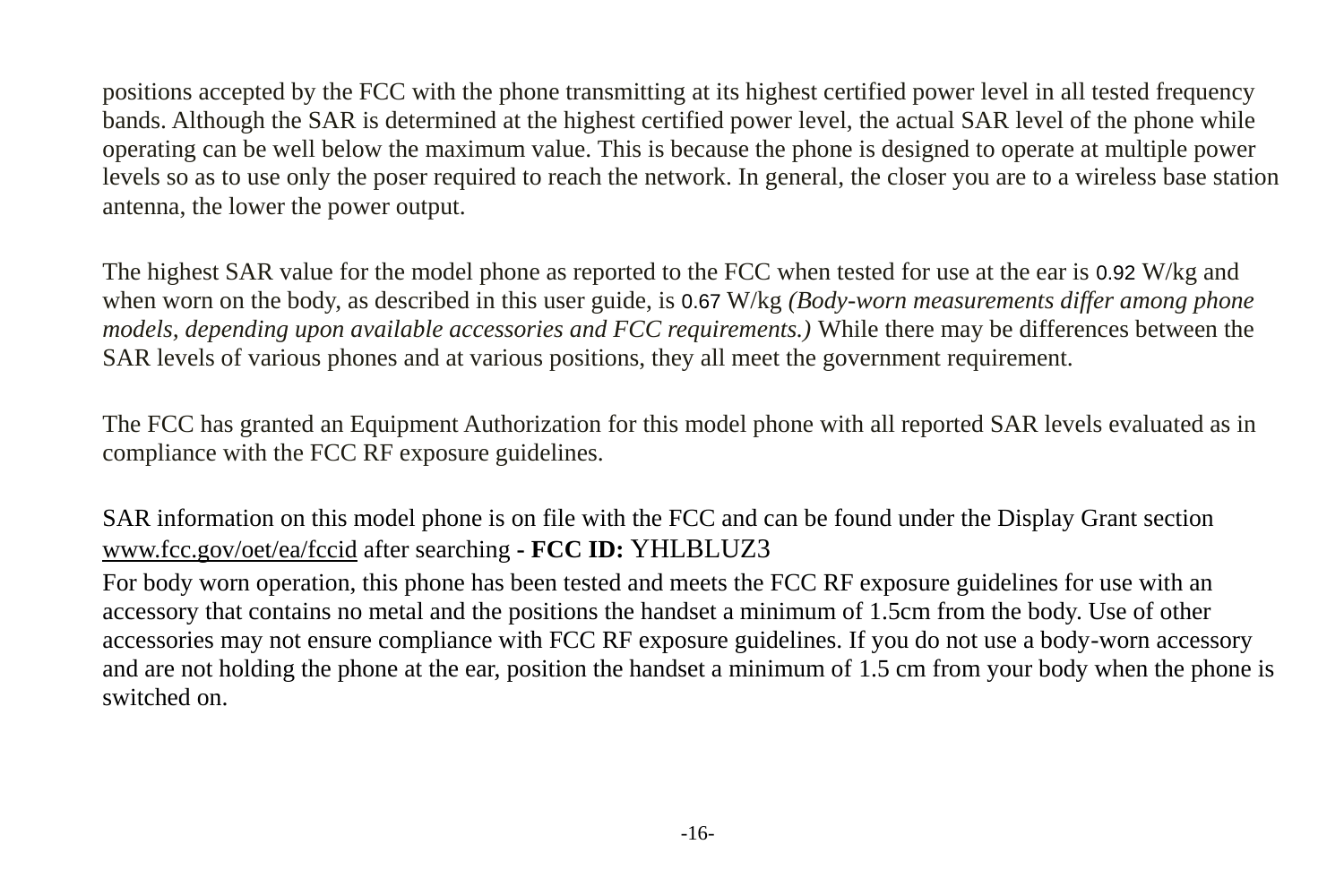## **IC Notice**

This device complies with Industry Canada license-exempt RSS standard(s). Operation is subject to the following two conditions:

(1) this device may not cause interference, and

(2) this device must accept any interference, including interference that may cause undesired operation of the device.

Le présent appareil est conforme aux CNR d'Industrie Canada applicables aux appareils radio exempts de licence. L'exploitation est autoris ée aux deux conditions suivantes:

- (1) l'appareil ne doit pas produire de brouillage, et
- (2) l'utilisateur de l'appareil doit accepter tout brouillage radioélectrique subi, même si le brouillage est susceptible d'en

This Class B digital apparatus complies with Canadian ICES-003.

Cet appareil numérique de la classe B est conforme à la norme NMB-003 du Canada.

IC: 11492A-Z3

## **IC Radiation Exposure Statement**

This EUT is compliance with SAR for general population/uncontrolled exposure limits in IC RSS-102 and had been tested in accordance with the measurement methods and procedures specified in IEEE 1528 and IEC 62209. This equipment should be installed and operated with minimum distance 1.5 cm between the radiator and your body. This device and its antenna(s) must not be co-located or